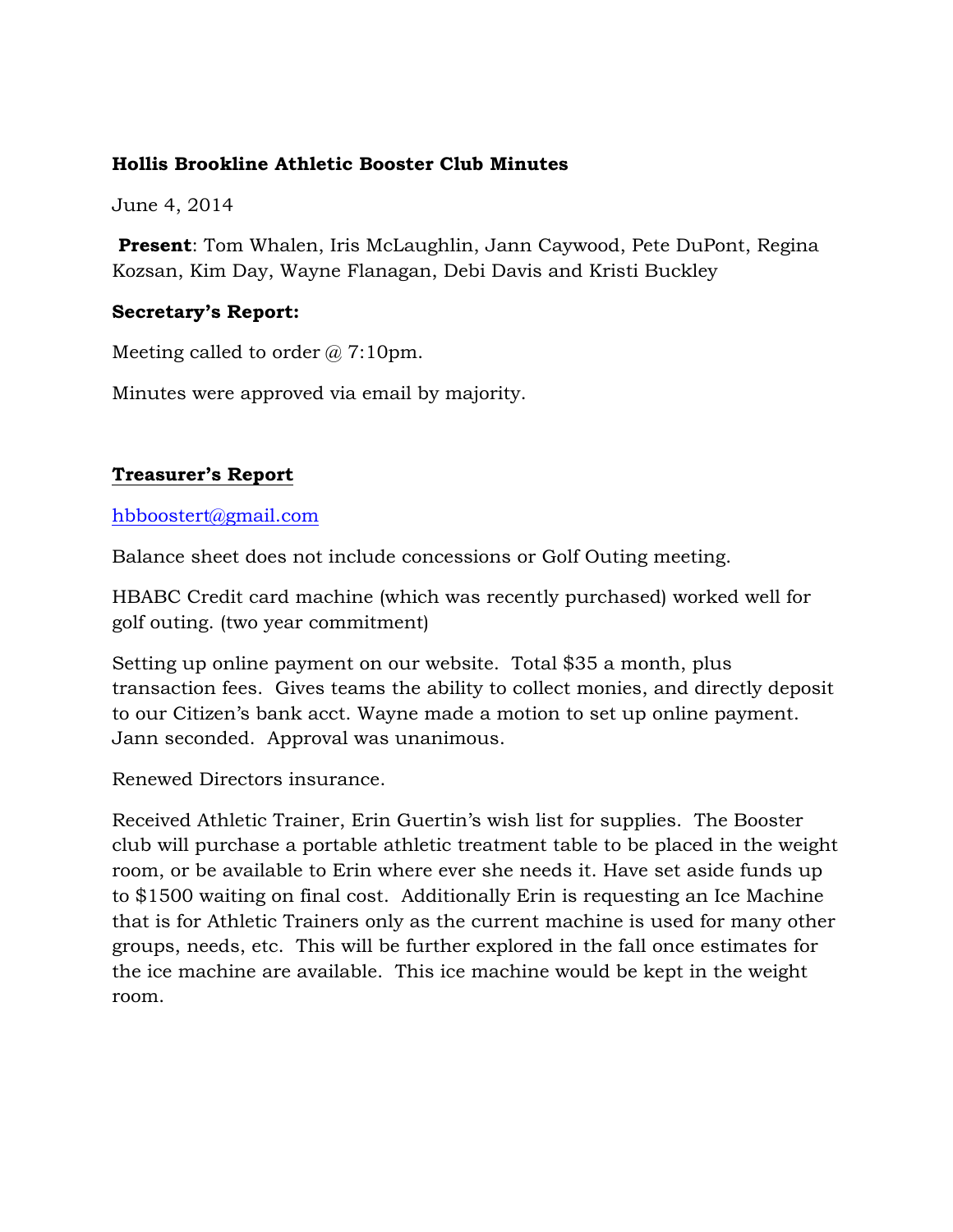Fiscal year ends by June 30. Regina asked that all receipts be submitted before then.

Ginny will take over as treasurer. Regina will become assistant. Are also looking to recruit new members for the board.

# **Fund Raising**

An anonymous donor made Red Sox tickets available.

Red Sox tickets Aug 17; 2 seats field box 45 J1 and J2 Right behind home plate. \$10 a piece. This will be an ongoing raffle, with winner drawn in July.

Will plan on selling these raffle tickets the night of awards night. Regina will bring the credit card machine.

## Graduation Premium Parking and seating for graduation Raffle.

Kim Day brought this great idea to Booster Club. Has been approved by administration. Tickets will be announced on school website, via Facebook HBHBC site, and other local Hollis Facebook pages. Additionally tickets will be sold at Senior Awards night.

Awards Night is scheduled for Thursday June 19<sup>th</sup> as it has been moved to due to several teams being in playoffs. Cindy has everything organized for this event.

Senior athletes will pay tribute to Erin Guertin with flowers, and some words of thanks for her amazing commitment to all athletes at HBHS.

# **Golf Outing**

Regina and Tom to meet later this month to finalize the results, and amount raised. Was a great outing, and fun was had by all. A few suggestions were made around prizes, and scoring system. Will be implemented next year.

Thank you notes to sponsors still need to go out.

# **Annual Elections**